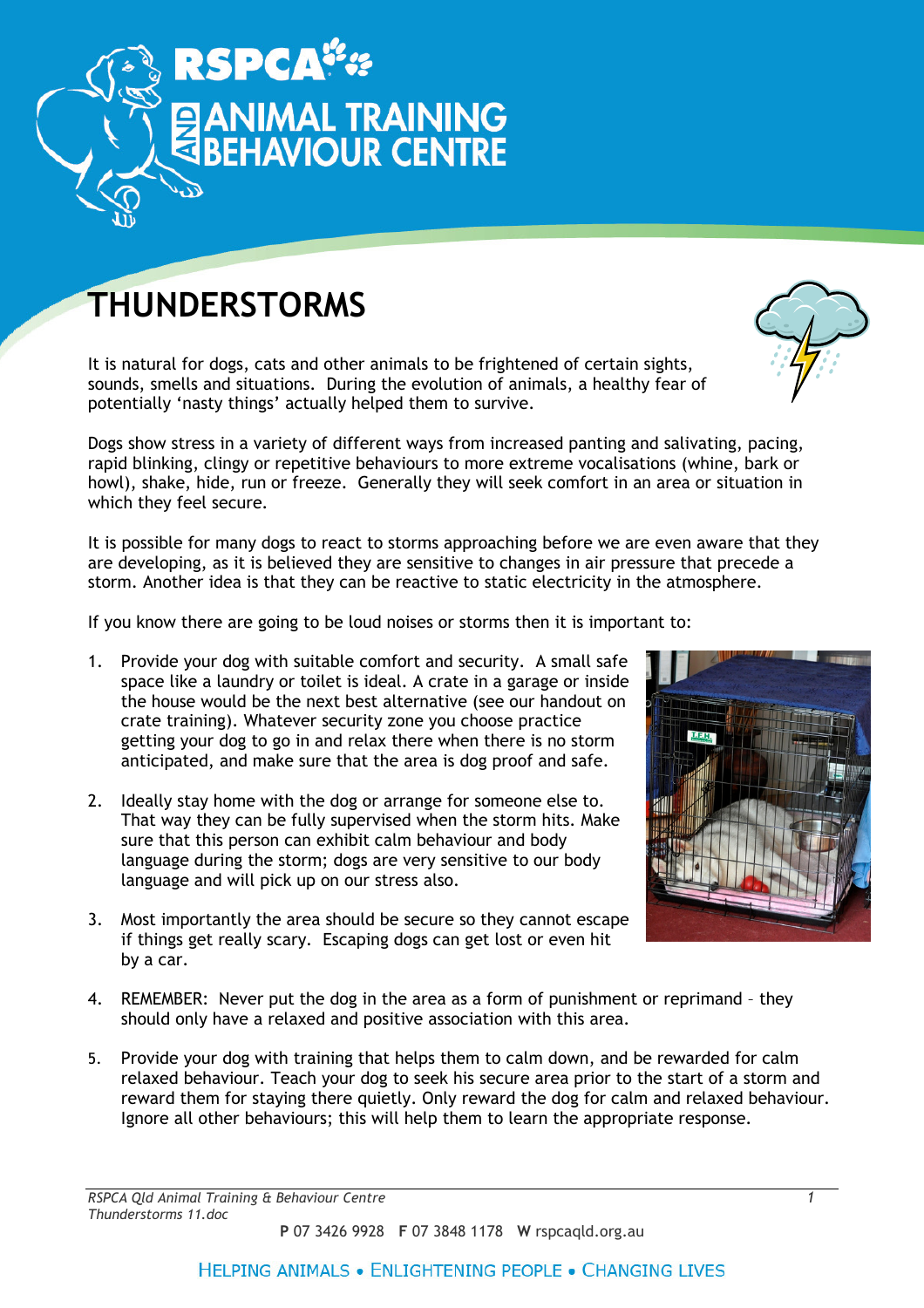

- 6. Make sure your dog is properly identified just in case the worst happens and the dog gets out. The RSPCA recommends a tag with your name, address and phone number. Put it on a secure collar: the collar should be firm, but not tight, nor too loose. The RSPCA also has a VIP tag which will help to reconnect you and your dog 7 days a week 24 hours a day. Micro chipping is also recommended, just in case the tag falls off or the dog loses the collar. Refer to our identifying your pet info sheet.
- 7. Lots of alternative therapies can aid in helping to create a calmer environment for your dog so the stress of a storm will be reduced.
	- Use calm gentle massage with long slow strokes to help your dog relax
	- Learn a technique like TTouch to help your dog cope
	- Putting a child's t-shirt on your dog prior to a storm can help have an effect similar to swaddling a child.
	- A Thundershirt can be also useful in reducing anxiety and fearfulness in dogs. Visit www.thundershirt.com for more information.
	- Use flower essences like rescue remedy or calm and clear to reduce stress levels. Calm Water can also be used effectively as a water substitute. (Available through World For Pets www.worldforpets.com.au)
	- Music can be used to provide a relaxing atmosphere, choose soothing classical music, or any of the baby soothing soundtracks. There are specific soundtracks designed to help reduce canine anxiety. Visit http://throughadogsear.com/
	- Essential oils like lavender can help reduce overall stress. Put a couple of drops on your dog's collar or bedding or use a diffuser in the area.
	- DAP (dog appeasing pheromone) can help reduce overall stress. (Available through vet clinics) and see www.dogappeasingpheromone.com for more details.
- 8. Restrict the flashes during an electrical storm, close blinds and curtains and restrict access to windows so the dog won't be reactive to the flashes of lightening.
- 9. Desensitise your dog to noises: some dogs are just sensitive to any sudden or loud noises. It is possible to help reduce the anxiety with noises by purchasing (or recording) a CD or tape of storms and noises and starting by playing the recording on a barely audible setting in the dogs presence and rewarding the dog for ignoring the noise. Then over a period of weeks gradually increase the volume, all the time making sure the dog remains calm throughout. Keep increasing the volume until you are approximating a thunderstorm in your living room. Make sure there is no real thunderstorm during each session.
- 10. A wipe over with an antistatic cloth as the storm approaches may help reducing, any static build up in a dogs coat and increase their comfort during the storm.
- 11. In more severe cases it can be kinder to medicate, providing a sedative for the duration of the storm. There are also longer term medications available that when combined with behaviour modification techniques outlined above can be effective. (Refer to a qualified behavioural vet for these techniques).

70% of dogs who react to thunderstorms also react to other noises and have high incidence of some form of separation anxiety. If this is true in your case you may need to work on multiple issues to see a lasting benefit.